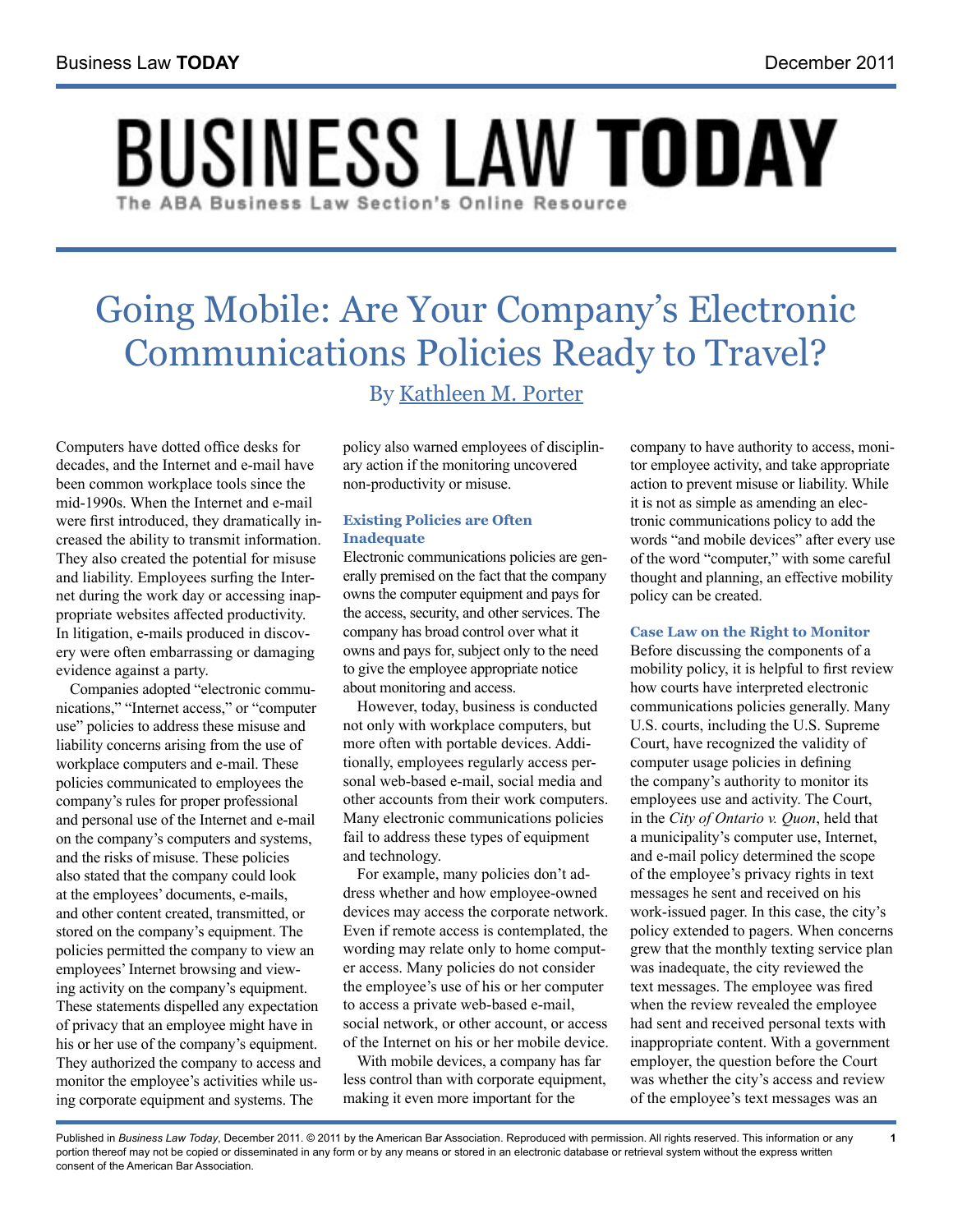unreasonable search and seizure in violation of the Fourth Amendment. The Court in *Quon* found that the city's computeruse policy dispelled the employee's expectation that his text messages would be private. The Court also found that the city had the right to review whether its text plan was adequate, that it did so in a limited fashion, and as such, the city's search of the text messages was reasonable. Because the search of the text messages was determined to be reasonable, the city's termination of the employee for violating the computer-use policy was upheld.

What the Court in *Quon* did not do was set parameters on an employee's privacy expectations in his or her company's technology equipment and systems, or define the limits of the company's right to access and review the employee's documents and e-mails. Additionally, the Court did not speculate on what its holding might be if the device at issue was employee-owned rather than city-owned, or if the employee rather than the city paid for the text messaging service. However, there have been several state and lower federal court cases which have examined some of these scenarios and offer some guidance, and a few of these cases are summarized below.

The court of appeals in Georgia, in *Sitton v. Print Direction*, recently upheld the firing of a sales employee working for a competing business in violation of company policy. The employee used his personal laptop at work and connected it to the company's network. While connected, he used his personal web-based e-mail account to engage in the competing business. A suspicious supervisor went into the employee's office, moved the employee's laptop mouse around, and e-mails appeared on the screen showing the competing activity. The court in *Sitton* focused on the trial court's finding that the company's computer usage policy granted the company the authority to inspect the employee's personal computer because he used it for work. The computer usage policy also told employees they should not consider "electronic mail left on or transmitted over the company's systems to be private or confidential." The appellate court concurred with the trial court's

finding that the personal e-mail account e-mails were subject to the company's review under the terms of the computerusage policy, and could be used to show the employee violated the company's noncompete policy.

The court in *Sitton* distinguished the facts from those in *Pure Power Boot Camp v. Warrior Fitnexx Boot Camp,* a case decided in 2008 by a federal district court in New York. In *Pure Power Boot Camp*, the court barred the company from using e-mails and documents obtained from a former employee's three passwordprotected personal web-based e-mail accounts to show the employee stole the company's confidential information. In this case, the employee's username and password for one of his web-based accounts was stored on the company's computers, and then used by the company to access all three accounts and find the incriminating e-mails. However, the court found that the company lacked authority to use this personal information to access the web-based accounts because there was no company policy informing the employee that company computers would be monitored or that personal web-based email accounts could not be accessed from the company computers. Moreover, while the username and password were stored on the company's computers, there was no evidence that the employee downloaded these particular e-mails onto the network, or even viewed these e-mails using the company's computer systems.

In barring the company's use of these e-mails to prove its case, the court in *Pure Power Boot Camp* reviewed several cases whose holdings all turned on whether the company had a policy informing employees that company computers would be monitored, and whether the policy adequately put employees on notice regarding the lack of privacy in their computer use and their e-mail and documents.

In a recent California federal district court case, *Han v. Futurewei Technologies,* the court resisted a company's initial demands to inspect a former employee's personal computing devices and external storage devices for possible misuse or theft of the company's confidential

information because there was no actual evidence of misuse or theft. The court in the case also found no evidence an employment policy had been violated by the employee. Very concerned that the inspection of the devices might expose the former employee's personal and privileged information to the company, the court instead approved a protocol whereby the former employee's expert would inspect the devices and produce a list of documents relevant to the company's discovery request. The court's decision in *Han* was based in part on the lack of an employment policy regarding storing or transferring company files onto personal devices, and in part about a concern over access to privileged information of the employee. While the court left open the possibility of revisiting its decision upon hearing evidence of misuse or theft of the company's confidential information, if the company had a computer use policy such as the one in *Sitton*, the initial outcome may have been different.

In certain limited cases, even having an electronic communications policy may not suffice. In *Stengart v. Loving Care Agency, Inc.*, the company issued a computer usage policy, notifying employees of its right to monitor use of its computers and also asserting ownership over any data on the computers. After the employee sued for discrimination, the company preserved the contents of the employee's company issued laptop and found e-mails to her lawyer sent from her employee web-based personal e-mail account. Based on the company's policy, the trial court found the company's access and use of these e-mails in the litigation to be permissible. However, the New Jersey appellate court disagreed, and reversed the trial court's decision. In doing so, the appellate court critically parsed the terms of the policy, while at the same time underscoring the need for a showing that the employee intended to waive her attorney client privilege. The lack of a signed acknowledgement of the policy by the employee was also a factor in the appellate court's decision.

With these cases, and others like them, we are beginning to see a framework developing regarding a company's right to

**2**

Published in *Business Law Today*, December 2011. © 2011 by the American Bar Association. Reproduced with permission. All rights reserved. This information or any portion thereof may not be copied or disseminated in any form or by any means or stored in an electronic database or retrieval system without the express written consent of the American Bar Association.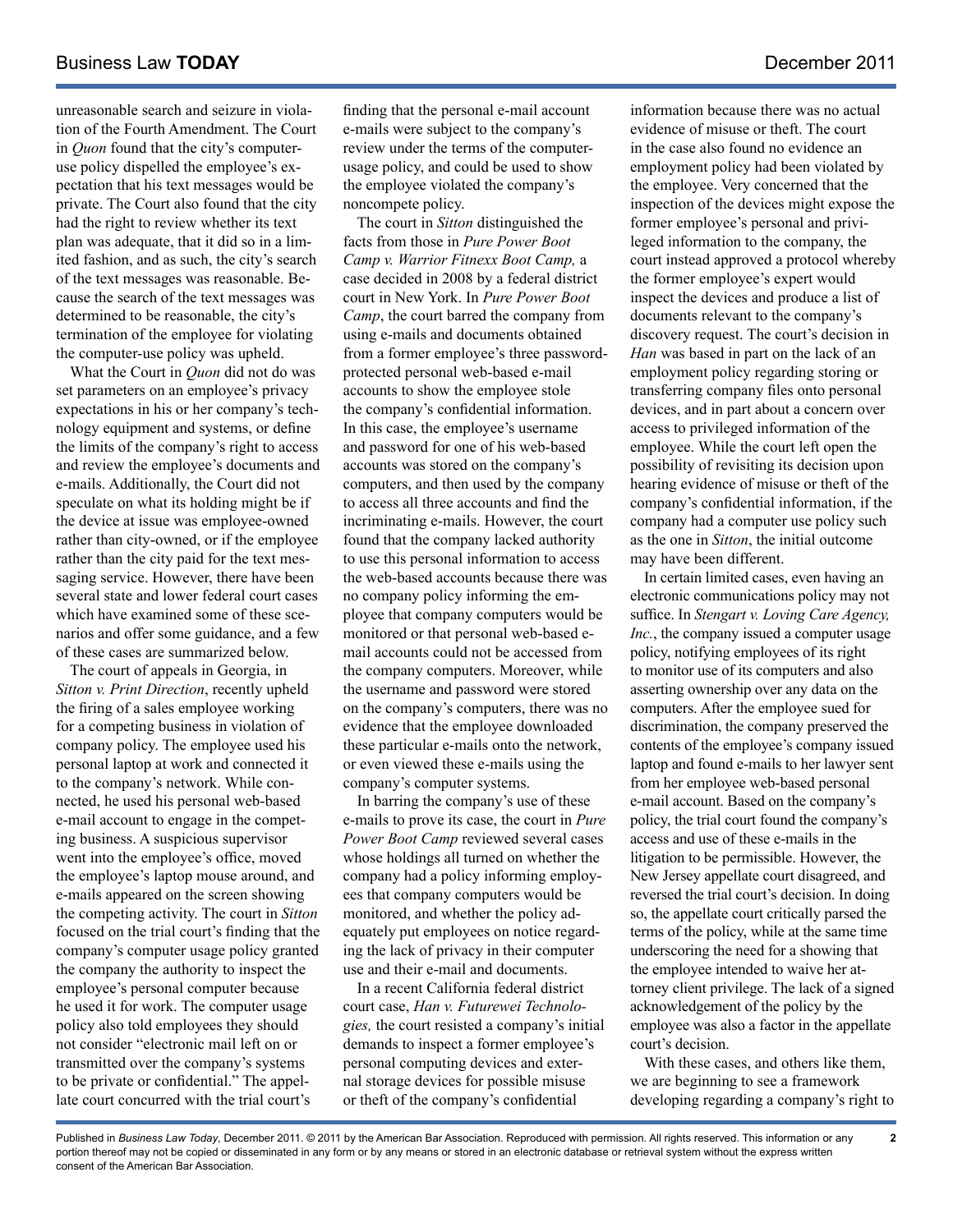monitor mobile devices, employee-owned equipment or data created or stored on an employee supplied service. With this framework, a company can develop a mobility policy that will provide employees with the ability to use mobile devices with the company's network, while safeguarding company confidential information from misuse and theft and insulating itself from liability.

# **Mobile Devices**

A mobility policy should broadly define what constitutes a mobile device. The definition should include battery, electric, or wireless operated devices that are easily transported and designed or capable of storing, processing, or transmitting data, text or e-mail. This broad definition captures evolving equipment and would include smart phones, portable digital assistants, mini personal computers, tablets, laptops, mini-hard drives, zip, thumb and flash drives. A company could choose to limit the definition to specific manufacturers, mobile networks, devices etc., depending on a company's needs and resources.

# **The Role of the IT Department**

Drafting an employee policy is generally done by the human resources and legal departments. In drafting a mobility policy, the Information Technology Department (IT) should play a considerable role, including establishing the standards for identifying what manufacturers, devices, models, operating platforms, mobile networks, and service plans are acceptable in the workplace and to access the company's network. IT should also define the parameters of its assistance and support to employees with devices. Both the standards and the parameters should be incorporated into the mobility policy.

For example, IT may want to provide initial activation assistance on new devices, or on-going support to existing devices. IT may want to be responsible for identifying relevant security patches and the mechanisms for employees to download them. It may want to send updates on routine issues, or just alerts if there are concerns an employee's device has been

compromised. Additionally, IT may want to impose end-of-support life dates to avoid supporting obsolete devices. As part of any employee termination, IT may want to review, and if it is company-owned, retrieve a mobile device. IT may also need to review server logs to determine whether information was downloaded or copied in violation of the company's policy.

IT may elect to outsource some or all of these functions to a third-party mobile device management (MDM) provider, including if there are limited resources or a substantial global workforce or a broad range of mobile devices to be used with the company's network.

# **Who Owns the Device and Pays for Services?**

An initial consideration is whether the devices and the mobile network service will be company- or employee-owned or provided or both. The company should also consider whether to offer a stipend for the mobile device or the service plan, to the extent the device is to be employeeowned. Finally, the company may want to restrict the mobile network plan to certain providers. If employee-owned devices will access the company network, IT should determine what minimum security and other standards an employee-owned device must meet to have access, and define how devices will be authenticated and visible to the network.

# **Security**

A mobility policy should address password and authentication requirements, including requirements to periodically change passwords and for the device to time-out if it is at rest for a designated period of time. The policy should also address whether there are separate or multiple log-in and password requirements to access the device, the company's network, and any personal accounts or network access. If there are log-in requirements, the policy should address whether the employee is required to log into each with each use of the device, access or account, or whether it is permitted to have the company network access open and accessible once the employee inputs the device pass-

word. The mobility policy should require the employee to securely store his or her mobile device and not leave it unattended.

With an increase in mobile malware distributed through downloaded applications, companies have a legitimate interest in preventing malware from accessing the company computer systems through devices. Although a company controls its network, its applications and software, it is not as easy to control applications and software on devices which access the corporate network. A company can condition an employee's network access on the employee's agreement to restrict the mobile device's applications and software to only those the company approves and requires.

A company may want mobile devices to have mobile filtering and security software which control the types of sites that can be accessed and applications that can be downloaded. These requirements would be included in the mobility policy. With its authority to monitor the device, the company could also monitor devices for prohibited content and for malware. An MDM provider would have access to these types of tools and could assist a company in implementing them.

# **Lost or Stolen Devices**

Annually, thousands of mobile devices are left in taxis or in pockets of clothes at the drycleaners or otherwise lost, stolen or misplaced. Lost or stolen mobile devices containing confidential or personal information have been the cause of numerous data security breach notifications. Therefore, being able to access and wipe a lost or stolen mobile device to prevent data loss is critically important. Knowing about the loss or theft immediately is equally important and thus, a mobility policy should require employees to immediately report device loss or theft.

Even when mandated to do so, employees often delay reporting, because they believe the device will eventually be found, or they fear disciplinary action for losing the device or they don't want to lose valuable personal photos and contact information when the device is wiped and restored to factory settings. In response, some companies have actually

Published in *Business Law Today*, December 2011. © 2011 by the American Bar Association. Reproduced with permission. All rights reserved. This information or any portion thereof may not be copied or disseminated in any form or by any means or stored in an electronic database or retrieval system without the express written consent of the American Bar Association.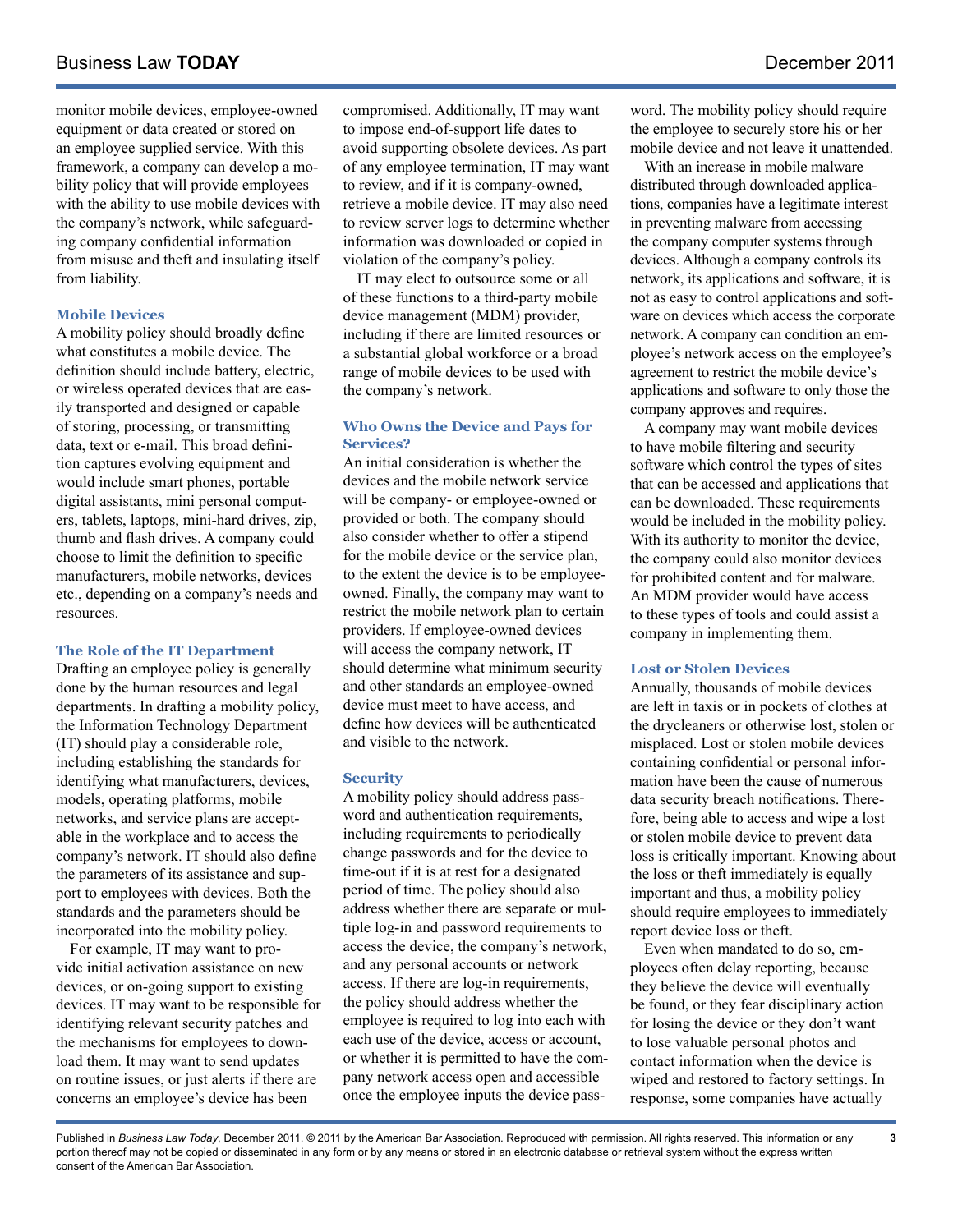# Business Law **TODAY December 2011**

permitted employees to remotely wipe their device, either directly or through an MDM provider. Other companies penalize employees, by agreeing to reimburse employees for a lost or stolen device only if the mobility policy is followed. Additionally, most mobility policies permit the company to take disciplinary action if the employee fails to report or delays reporting a device loss or theft.

An MDM provider offers 24/7 coverage to respond to employees' reports of lost or stolen devices. At least one MDM provider has developed the ability to perform a partial remote wipe on the device, in order to minimize the loss of personal photos or other private data. Most importantly, an MDM provider offers expertise, training, technology, and other resources prior to the loss or theft to minimize its occurrence and reduce its effects.

#### **Determining Eligibility for Access**

Mobile devices are not typically issued to every employee or contractor. However, some companies allow every employee or contractor network access with his or her mobile device. Companies should be aware of some Fair Labor Standards Act (FLSA) issues if the employee's mobile device has network access and messages are sent to the employee's work e-mail address outside of the workplace, and outside of normal working hours. Workers who are considered non-exempt under FLSA may be considered "working" because they receive or send e-mail outside of the workplace or outside of office hours, triggering possible overtime payments. Calculating the amount of overtime is also difficult, given that messages are sent and received intermittently. Already, numerous FLSA claims have been made based on the receipt of data on mobile devices, including ones by police officers, telecommunications workers and even an employee of a famous talk-show host.

#### **How and When May a Device be Used?**

If the device is company-owned, a mobility policy would typically provide that the device is to be used for business needs, for benefit of the company, and not for the convenience of the employee. In many cases, a company may issue a device to an employee (exempt under FLSA) because they want them to be accessible not only during business hours but also, if needed, outside of business hours.

Ironically, many companies express a preference in their mobility policy for the employee to use a landline phone if one is available. One reason for this is that a landline is still considered to be more appropriate if the subject of the call is confidential or sensitive. A landline may also be preferred if there is a concern about the strain on the company's bandwidth. For this reason and for productivity reasons, a company may want to generally restrict the amount of the employee's use of the device in the office.

#### **Privacy––Access, Personal Data**

If the device is company-owned, then the statements in the mobility policy regarding the employee's expectation of privacy should be similar to those in existing electronic communications policies. The statements are to the effect that the company is authorized to monitor the device and the activities conducted with the device, personal and professional; and the employee has no expectation of privacy in the device or in her activity while using the device.

This issue is murkier when the employee owns the device and/or pays for the mobile network service or uses it to access webbased personal e-mail or social networking accounts. To address these situations, the mobility policy should grant the company broad authority to access an employeeowned device used for work, as well as an employee's activity on the device, including an employee's web-based personal e-mail or social network account.

The mobility policy should provide that the employee understands that he or she is being permitted to access the company's network with his or her mobile device, on the express condition that the employee agrees the company has the authority to monitor the device and activity, including activity on any web-based personal e-mail or social network account. The best evidence of the employee's consent to the

company's right to monitor and access is to have the employee sign an acknowledgement or consent to the mobility policy. Many companies incorporate the mobility policy into the employee handbook or take other steps to have evidence of the employee's acceptance of this policy. Many companies also pay for or subsidize the employee's mobile network service plan, because the service is used partially for work. If the company is subsidizing the cost of the device or the service plan so that the employee has these tools for work, this should be documented.

When the company is monitoring and accessing an employee's device and content, the company should take care to limit access to only what is needed for legitimate business purposes and do so with the advice of legal counsel.

A mobility policy should also address the fact that employees will have personal or private data on their mobile devices. The policy should authorize the company to monitor and access this data for legitimate purposes. The mobility policy should require the employee to back-up her personal data on the mobile device to avoid losing it in the event the device must be wiped.

#### **Evolving Area**

It is important to recognize that use of mobile devices for work and other purposes continues to evolve, while the life cycle of particular mobile products and technology is rather short. Any mobility policy adopted by a company today should allow for regular amendments to reflect the introduction of new devices and the retirement of older models, as well as changes in technology. Additionally, the policy should allow a company's IT and HR departments to conduct initial and ongoing training, including issuing periodic updates on security, access, and other relevant issues.

A mobility policy should strive to balance the company's interest in leveraging the benefits of technology to improve productivity with the need to safeguard the company's confidential and personal information and that of its employees and customers.

**4**

Published in *Business Law Today*, December 2011. © 2011 by the American Bar Association. Reproduced with permission. All rights reserved. This information or any portion thereof may not be copied or disseminated in any form or by any means or stored in an electronic database or retrieval system without the express written consent of the American Bar Association.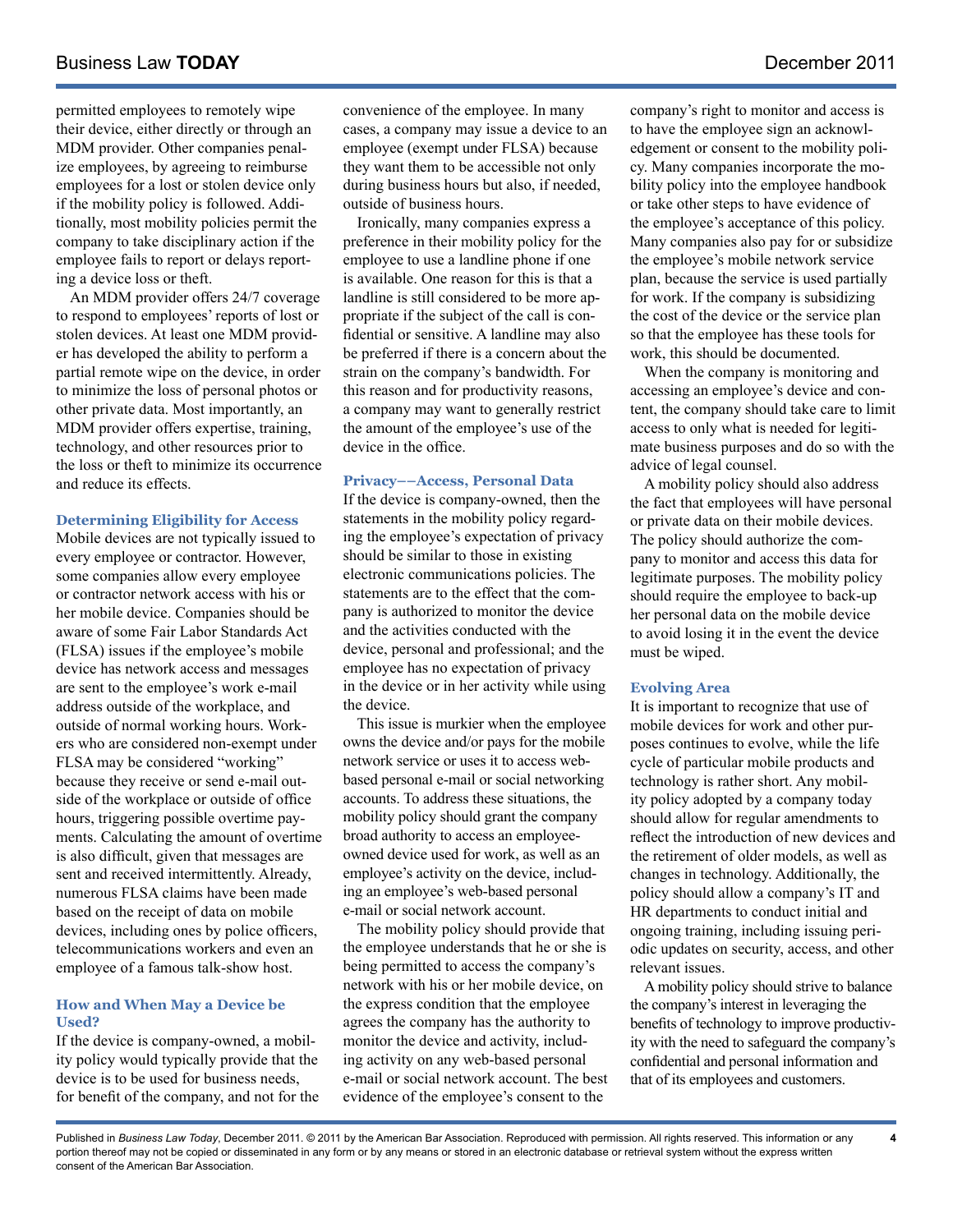# Business Law **Today** December 2011

*[Kathleen M. Porter](http://www.rc.com/Bio.cfm?eID=769) is an intellectual property and business transactions partner at Robinson & Cole LLP in its Boston office. She is a member of the ABA Business Section's Cyberspace Committee and a certified information privacy professional (CIPP) by the International Association of Privacy Professionals.*

# **Additional Resources**

*The following article outlines components of a company policy on e-mail and using the Internet.* 

# **Business Law Today**

**[Work station or purgatory?](http://apps.americanbar.org/buslaw/blt/2002-07-08/porterwilson.html)** *Steps toward a company policy on e-mail and using the Net* By Kathleen M. Porter, David Wilson, and Jacqueline Scheib **Volume 11, Number 6––July/ August 2002** 

Published in *Business Law Today*, December 2011. © 2011 by the American Bar Association. Reproduced with permission. All rights reserved. This information or any portion thereof may not be copied or disseminated in any form or by any means or stored in an electronic database or retrieval system without the express written consent of the American Bar Association.

**5**